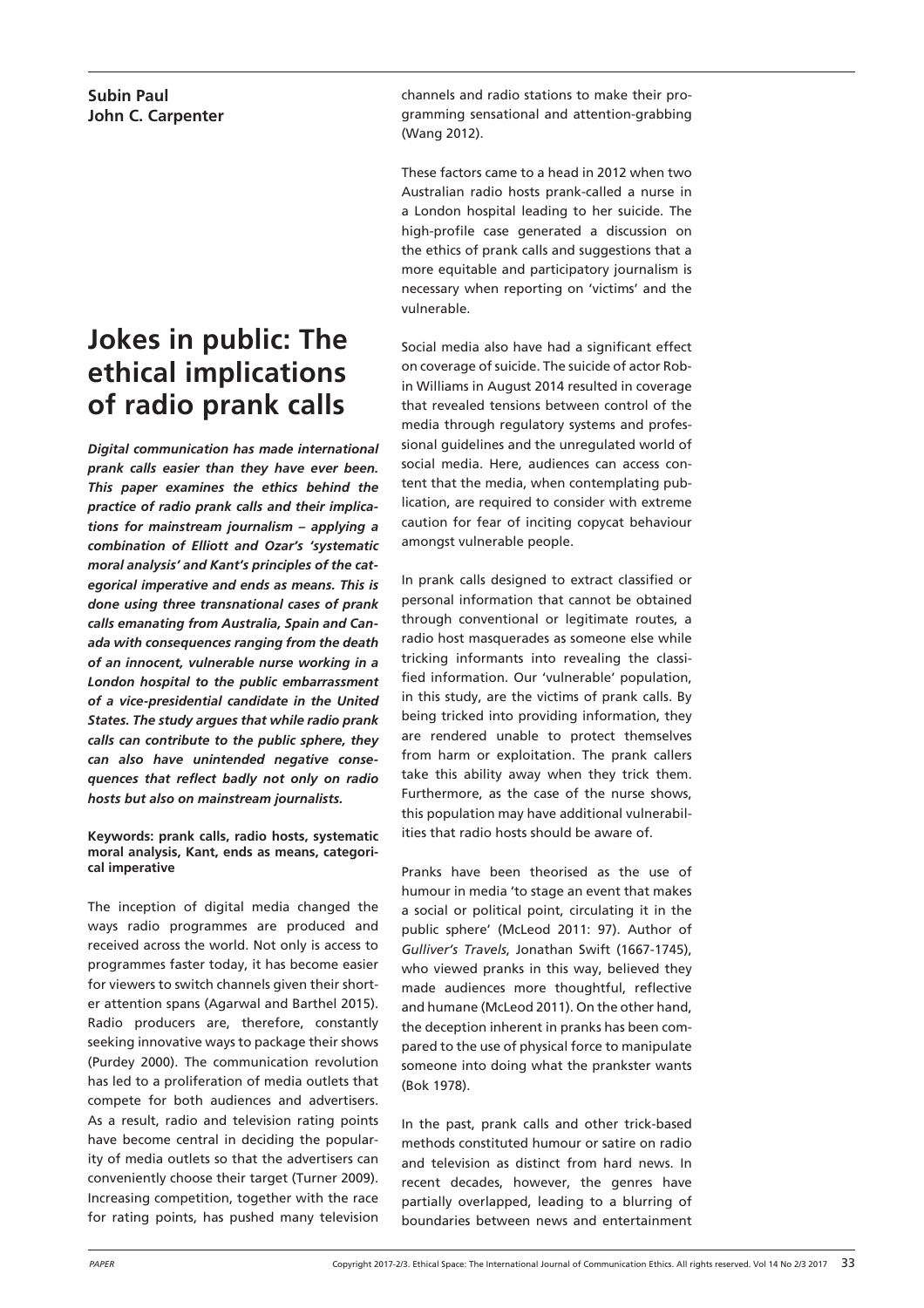(McBride and Rosenstiel 2013). A 2004 poll showed that growing numbers of 18 to 29-yearolds in the United States accessed their presidential campaign news from sources such as *Saturday Night Live* and *The Daily Show* rather than from traditional news sources (Williams and Delli Carpini 2009). Scholars such as Gant (2007: 201) argued against adopting a narrow definition of journalism. He asserted that 'there may be journalists who make it their profession, but one need not be a professional journalist to practice journalism'.

An examination of radio talk show hosts reveals their roles as quasi-journalists. As the cases in this paper show, they adopt a journalistic format, using false personages to gain access to information about prominent people for the purpose of sharing that information with the wider public. The purpose of radio talk shows is as often to entertain as to inform, but this tabloid format parallels that of journalism. Therefore, there is a need to study the growing practice of prank calls because of its implications for mainstream journalism and ethics.

While there have been sporadic reflections in newspapers and the blogosphere on the practice of prank calls (e.g. *Ethics Alarms* 2012; Guangming 2012; Minnick 2011), the analytical perspective on the issue has been largely missing. Pearson (2015) adopted a Buddhist ethics approach to analyse the Australian prank call case, concluding that the prank call practice is inherently unethical and should be 'ruled out'.

This study, however, departs from Pearson's (ibid) conclusion to consider some unaddressed questions: At what point does the humorous engagement with the public sphere outweigh the potential harms of deception? What are the implications of entertainment-driven prank calls for legitimate journalism? While it is hard to answer these questions definitively, this study explores them through the analysis of three cases of radio prank calls originating in Australia, Canada and Spain. All three happen to cross national boundaries, adding a global dimension to the phenomenon of pranks. The study employs systematic moral analysis (SMA) and Kantianism, in particular the concepts of ends as means and the categorical imperative.

#### **Case 1: The royal prank tragedy**

The first case – which was also used in Pearson's (2015) study – is of Jacintha Saldanha, a nurse who worked at the King Edward VII's Hospital in London. She committed suicide following a call in which she was pranked. Forty-six-yearold Saldanha worked in the United Kingdom for 10 years until her death in December 2012. The prank call that led to her death was made by two Australian radio hosts, Mel Greig and Michael Christian, from Sydney's 2Day FM station. The two radio jockeys were hosts of the *Hot30 Countdown* show and wanted to get information about the health of Kate Middleton, wife of the Duke of Cambridge Prince William, who was admitted for a pregnancyrelated fever in the hospital where Saldanha worked.

In particular, the two Australian radio hosts wanted details of the Duchess of Cambridge's severe morning sickness. They pretended to be Queen Elizabeth and Prince Charles. Saldanha, who answered the call, fell for the prank and transferred them to a duty nurse who divulged intimate medical details about the Duchess. Afterwards, Saldanha was highly traumatised by the media coverage of the incident (Suroor 2012b). Saldanha was also frightened because she had violated the hospital rule that 'when the reception is closed for the night the duty nurse is only supposed to take down phone messages – and not transfer any calls' (ibid). Three days later, when it became clear to the public that Saldanha had been pranked, she committed suicide. Saldanha's role in the incident, which made headlines around the world, was telling the caller: 'Oh yes, just hold on ma'am' (Suroor 2012a).

The Duke and Duchess of Cambridge said they 'were looked after so wonderfully well at all times by everybody at the hospital and their thoughts and prayers [were] with Jacintha Saldanha's family, friends and colleagues at this very sad time' (ibid). Amidst the media furore and public demands to sack the two radio hosts, Greig and Christian were taken off the air. The station temporarily suspended all advertising, as advertisers, including Australia's largest supermarket chain, started pulling their advertisements. In the end, the owner of the 2Day FM station cancelled the *Hot30 Countdown* show and agreed to stop all prank calls. In an interview just after the call, Greig and Christian said: 'We were very surprised that our call was put through. We thought we'd be hung up on as soon as they heard our terrible accents. We're very sorry if we've caused any issues and we're glad to hear that Kate is doing well' (*Hindu* 2012).

Days after the death of Saldanha, the two radio hosts were apologetic when in a television interview Greig said: 'It came into my head that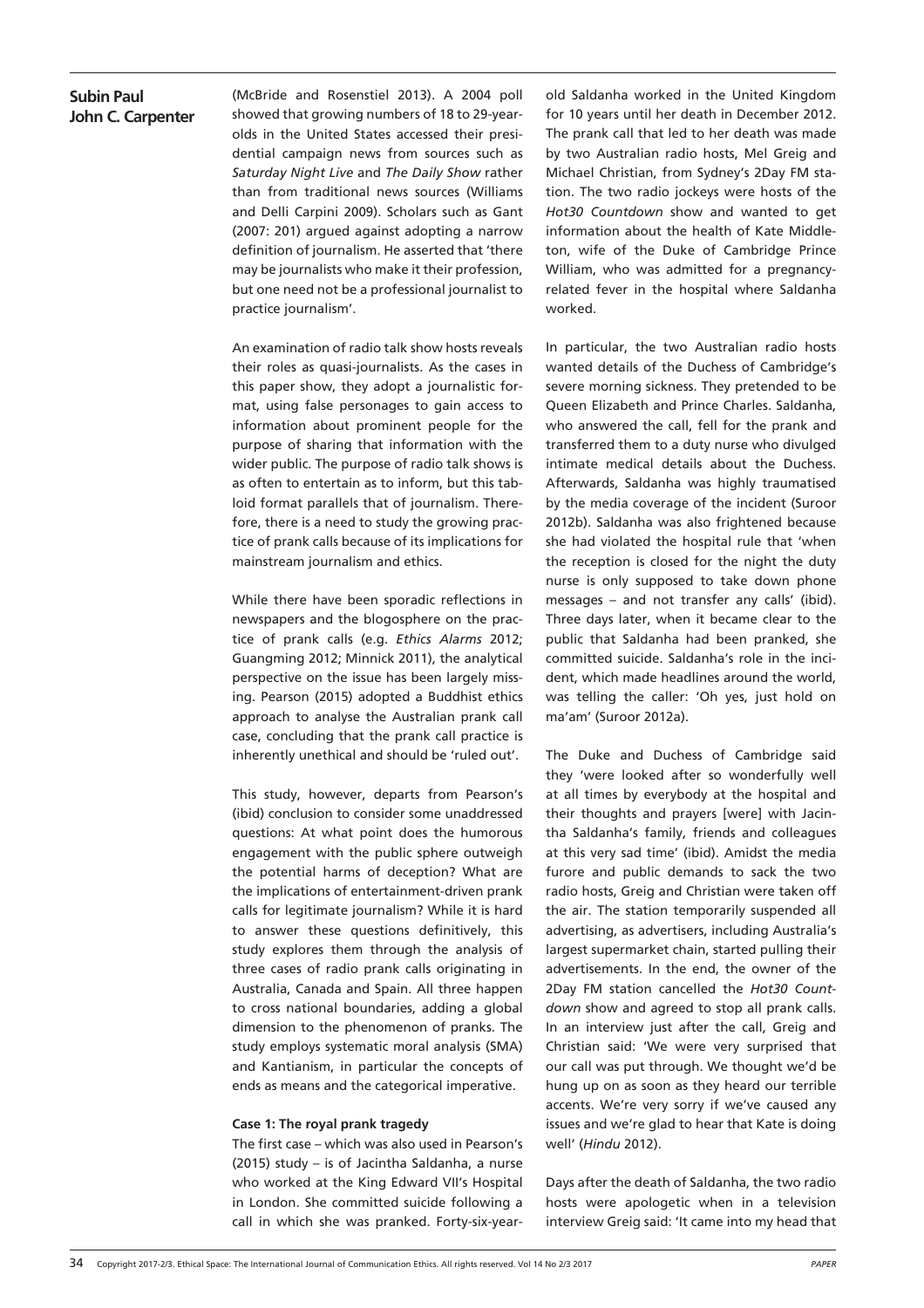I just wanted to reach out to them [the family], give them a big hug and say sorry' (AFP 2012). The 2Day FM station later claimed that it tried to reach King Edward VII Hospital management at least five times before airing the prank call – a claim which the hospital officials refuted (DPA 2012).

A preliminary investigation conducted by the Australian government media watchdog, Australian Communications and Media Authority (ACMA), reported that the prank call 'broke the law' (BBC 2013) for breaching the NSW Surveillance Devices Act when the 2Day FM station aired the call in December of 2012 without consent (Christensen 2014). 2Day FM then approached the federal court to appeal against the finding. The station also wanted to prevent ACMA from finding whether the station 'committed criminal offence or was in breach of its license' (AAP 2013).

2Day FM argued that ACMA had acted as 'policeman, prosecutor, judge, jury, prison warden and parole officer' (Bibby 2014) and demanded that the court, and not a media regulator, conduct the investigation. The court handed down the judgment in favour of 2Day FM, overturning the watchdog finding that the station broke the law. The court also gave extended orders preventing ACMA's preliminary report from being published. The decisions were a setback to ACMA's investigation, and put an end to any possibility that the station might be subjected to tough penalties such as a total broadcast ban (ibid). The court ruling, however, did not prevent the watchdog from continuing to investigate whether the station 'breached the commercial radio code of practice' (Jackson 2014). The legal battle has yet to come to a close and the court rulings have stymied ACMA's probe into the prank call that led to Saldanha's death. In analysing the role of the prank call in the death of Saldanha, it is pertinent to note that she had a history of stress and depression (Johnson 2012). The 2Day FM station later donated 500,000 Australian dollars from its advertising profits to a memorial fund to help her family. Greig resigned from the radio station after she lodged a complaint against Southern Cross Austereo, the company owning 2Day FM, that it had 'failed to maintain a safe workplace' (Davidson 2013).

#### **Case 2: Sarah Palin pranked by Masked Avengers**

The second case is of a prank call made to 2008 American vice-presidential candidate Sarah Palin by two radio jockeys from Montreal. The

Canadian radio duo comprising Marc-Antoine Audette and Sébastien Trudel is notorious for pranking Ban Ki-moon, Britney Spears, Jacques Chirac and Nicolas Sarkozy. In all these cases, the duo put the public figures in an embarrassing spot. The radio comedians appear on the afternoon programme *Les cerveaux de l'info* (*The brains of the news*) on the CKOI-FM station and are also known as the Masked Avengers.

In Palin's case, the Masked Avengers posed as then-French President Nicholas Sarkozy to extract information from Palin on the vicepresidential campaign and foreign policy. During the six-minute conversation, Palin talked about hunting, relationships, family and politics. The high-point of the conversation was Palin's admission that she may run for president in eight years. The prank on 'one of the most heavily protected personalities in US politics' (Goldenberg 2008) went viral on the internet in the final hours of the presidential campaign. The transcript of the call was made available on the internet and the audio was uploaded on to YouTube.

Afterwards, in an interview with the Canadian press, Audette said it had taken five days to get clearance from Palin's communications team as well as the secret service for the phone call. When asked for the reason behind the prank, Audette said: 'I wanted to see how she [Palin] was on an intellectual level. You can see that she's, well, not really brilliant' (Goldenberg 2008).

#### **Case 3: Evo Morales pranked by Cope Radio**

The last case for analysis involves Evo Morales, who became the President of Bolivia in December 2005. Morales was pranked by David Miner, a comedian from Cope Radio which is a rightwing radio station owned by the Roman Catholic Church in Spain (Keeley 2005). The comedian appearing for the morning show impersonated José Luis Rodríguez Zapatero, Spain's socialist Prime Minister. Miner congratulated Morales on his presidential victory and invited him to visit Madrid. The radio comedian also urged the newly-elected socialist president to join the left-wing syndicate involving Cuba, Venezuela and Spain. 'We are sincerely happy that you are triumphantly joining the new order that we wish to set up in Spain and Latin America, Evo,' said Miner (BBC 2005).

Unlike in Palin's case, the Spanish comedian never told Morales that he was pranked. Later, however, when Morales realised this was the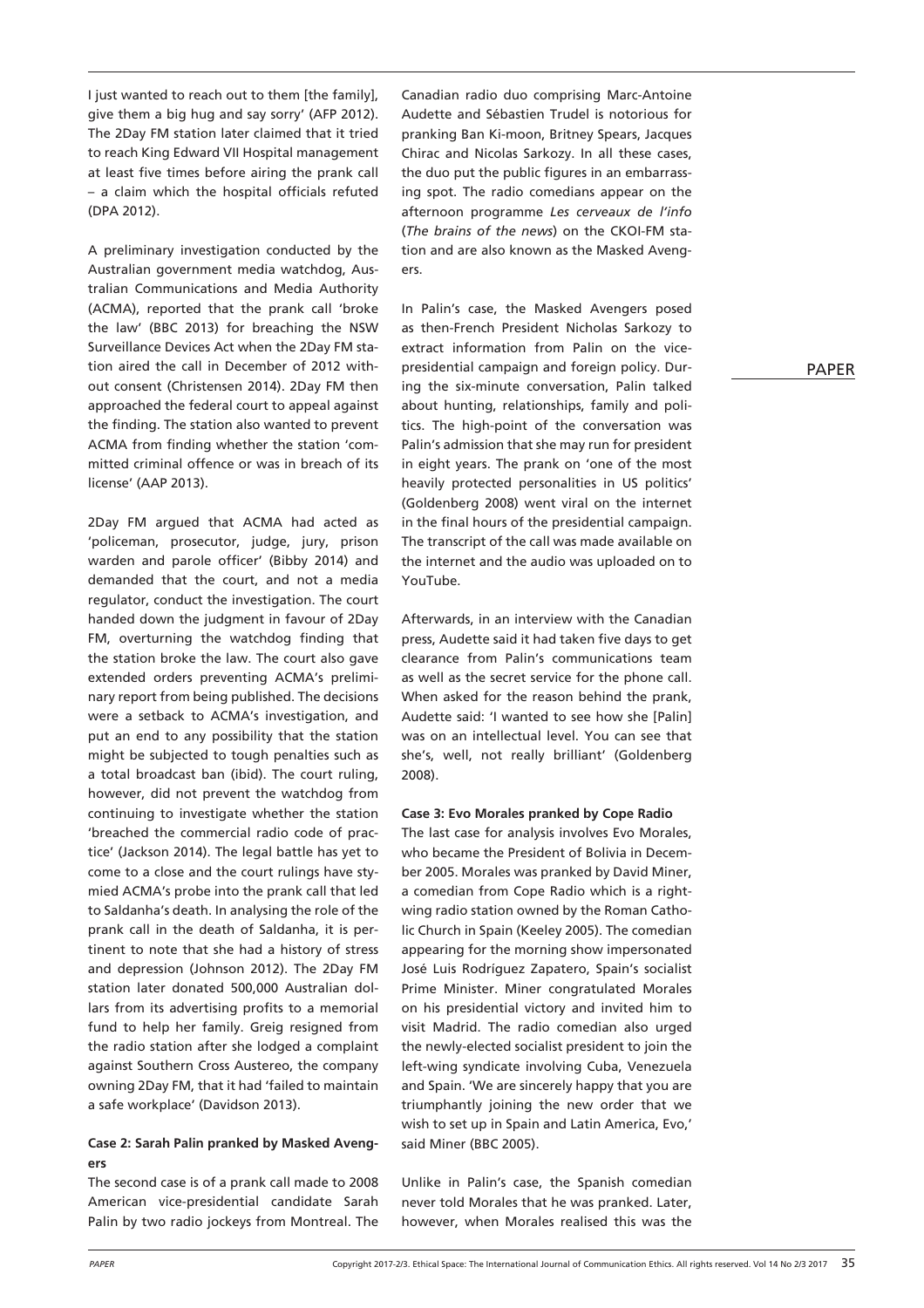case, he called a press conference giving details about the telephone call. The Bolivian Embassy filed a formal complaint with the Spanish government, saying that the prank call had 'exceeded the limits of humour and offended the Bolivian people' (Keeley 2005).

The Spanish government was quick to respond to the incident and issued an apology. 'They [the Catholic Church] have arrogantly humiliated a Latin American nation, whom they look down upon from a position of supposed superiority. It is morally reproachable,' said Spain's justice minister (McLean 2005). Miguel Ángel Moratinos, Spain's foreign minister, also summoned the Vatican's envoy to demand an explanation about the remedial steps to prevent similar prank calls. Equally embarrassed by the prank call, Prime Minister Zapatero called Morales to apologise and to congratulate him on his election victory.

Before the elections, Morales advocated a socialist governance model and promised to nationalise Bolivia's gas sector. In fact, before the prank call incident, the Spanish government had made friendly overtures to Morales while trying to safeguard the interests of Spanish oil and gas companies in Bolivia (Crawford 2005). Given the situation, the prank call by Cope Radio amplified the Spanish government's embarrassment. The Catholic Church, meanwhile, had been critical of Zapatero's government and its policies such as the legalisation of gay marriages.

After the prank call was broadcast, the immediate reaction of Cope Radio was to dismiss the incident as 'just another joke' (Keeley 2005). But as pressure from the Bolivian and Spanish governments mounted, the radio station caved in with its board of directors acknowledging that the prank call 'had gone too far' (*Chicago Tribune* 2005). Cope Radio issued a statement which said: 'The board of this station wishes to clarify that it has never been its intention to lack respect for the president-elect of Bolivia, nor hinder the normal development of the international relations of our country' (Reuters 2005).

### **Ethical analysis of radio prank calls: Kantianism and deception**

The ideas of Immanuel Kant (1724-1804) have been used as a moral compass in different circumstances to resolve ethical dilemmas. For the current analysis, two Kantian concepts are central in terms of their aptness and applicability: (a) ends as means, and (b) the categorical imperative. The concept of ends as means stems from the will, which, according to Kant (1956 [1785]: 95), can be found only in 'rational beings'. It is the end that serves as a subjective ground for the self-determination of the will. In comparison, means serve only as the ground of the possibility of an action whose consequence is an end. The concept of ends as means holds little value if it is applied to something whose existence in itself does not have an absolute value (for example, an inanimate object). Whereas, for rational beings including human beings – whose nature inherently makes them ends in themselves and hence beings to be revered – the concept acquires 'practical' value. Kant (ibid: 95) explains this as follows:

Now I say that man, and in general every rational being, exists as an end in himself, not merely as a means for arbitrary use by this or that will: he must in all his actions, whether they are directed to himself or to other rational beings, always be viewed at the same time as an end.

#### Kant (ibid: 96) further says:

Persons, therefore, are not merely subjective ends whose existence as an object of our actions has a value for us: they are objective ends – that is, things whose existence is in itself an end, and indeed an end such that in its place we can put no other end to which they should serve simply as means; for unless this is so, nothing at all of absolute value would be found anywhere.

This theorisation leads to the practical imperative or the final statement of the concept of ends as means which is applied to ethical analysis. It states: 'Act in such a way that you always treat humanity, whether in your own person or in the person of any other, never simply as a means, but always at the same time as an end' (ibid).

The concept of the categorical imperative is tied to Kant's (ibid) formula of ends as means in that it originates from human will or motivations, which is the bedrock of Kantian philosophy. Human actions are considered to be driven by will or intention. Kant presupposes that human beings are 'morally good' and 'occupy a special place in creation' (ibid: 22). Drawing upon this goodness or good will, the formulation of the categorical imperative is worded as follows: 'I ought never to act except in such a way that I can also will that my maxim should become a universal law' (ibid). Since the statement is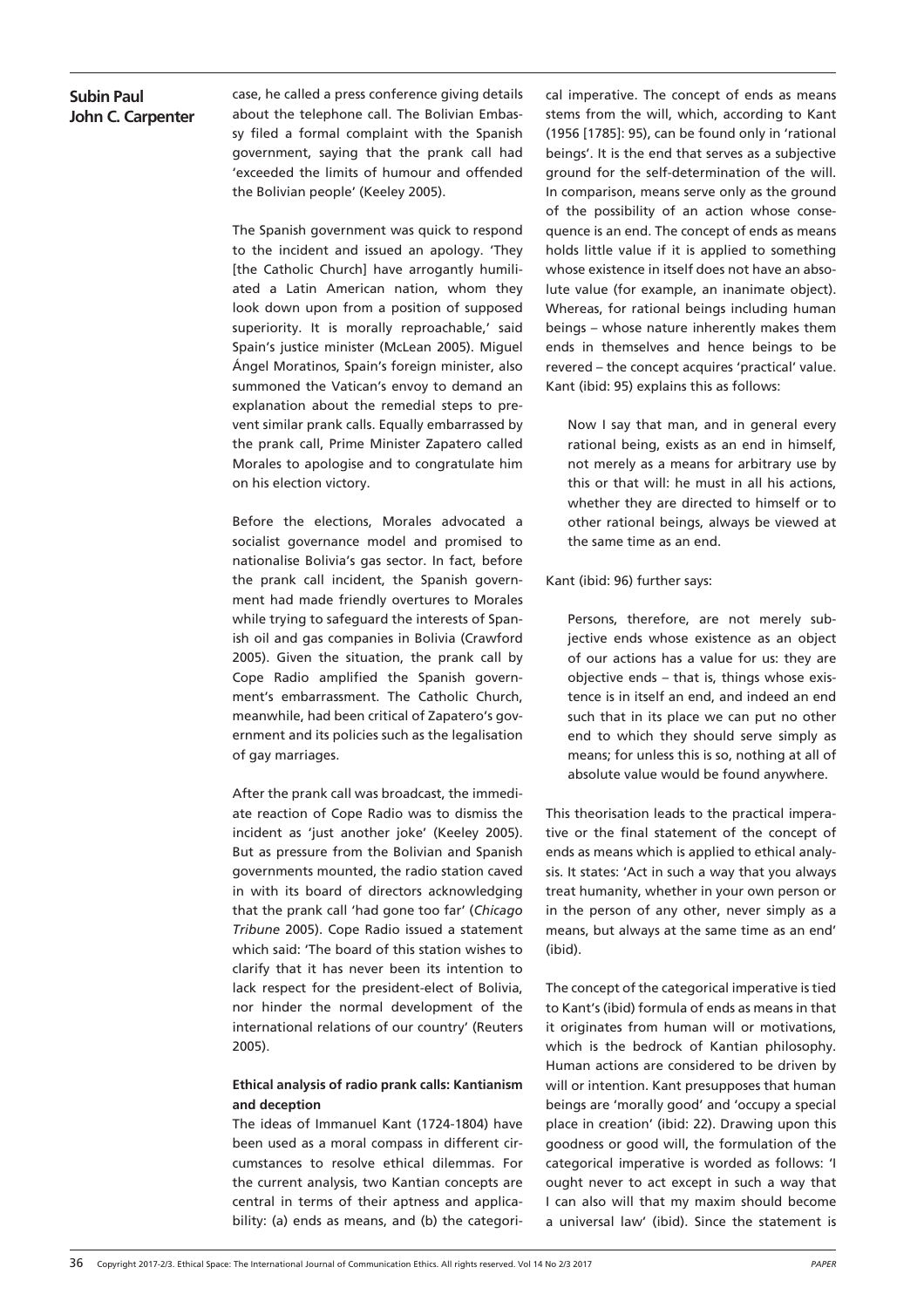presented in a negative form, the procedure to apply the principle of categorical imperative is to assess the 'material maxims' (ibid) of the human action under consideration.

#### **Method**

Following the earlier discussion of radio hosts as quasi-journalists and Pearson's (2015) treatment of them as journalists, this study analyses the three cases through a decision-making tool called systematic moral analysis (SMA). Developed by Elliott and Ozar (2010), SMA is a series of questions that approach and examine an ethical problem in a journalistic case from different angles. SMA, thus, can be visualised as a multi-layered sieve through which the action under consideration is made to pass. And by looking at the filtrate, one can decide whether the action is ethically permitted or prohibited. In fact, SMA lists four different ethical possibilities: ethically prohibited, ethically permitted, ethically required and ethically ideal.

The questions that constitute SMA are derived from the principles of Kantianism and rule utilitarianism (Hooker 2002). The latter holds the view that the morally right action is the one that produces the most good or brings about the greatest amount of good for the greatest number (Elliott and Ozar 2010). The principles of rule utilitarianism and Kantianism are not mutually exclusive, but here the focus will be on the set of SMA questions that are grounded on Kantianism. The application of Kantianism is preferred to rule utilitarianism because the impact of prank calls made by the radio hosts goes beyond ethics and into the realm of human rights – and Kant was one of the earliest exponents of the philosophical idea of human rights. Therefore, the set of SMA questions considered for the analysis is the following:

- Q1. Does the action fulfil one or more of the professional journalist's role-related responsibilities?
- (a) Is the action serving the public in the society where the journalist practises? Or are the actions serving only the preferences of an individual or subgroup within the society?
- Q2. Will the action potentially cause emotional, physical, financial or reputational harm?
- Q3. Is causing this harm justified?
- (a) Does the intended action respect all persons affected? Does it treat all persons in the situation consistently and impartially? (ibid: 23-24).

As such, SMA does not mandate a philosophical framework to answer the questions and determine the ethical validity (or invalidity) of the action. In the analysis, however, SMA will be used in conjunction with Kantian concepts to evaluate if the prank calls violate journalistic and Kantian ethics.

#### **Analysis and discussion**

The three cases of prank calls are analysed through SMA questions and the Kantian concepts. In the first SMA question, the operative word is role-responsibility, which is the duty of a journalist to empower the citizens by accurately reporting on 'needed information' (ibid: 14) and keeping them informed. For example, citizens *need* (italics in original) information about governments and other power-wielding institutions – including persons holding offices – for self-governance and to function effectively as a democratic society. Journalists can also provide information to cater to the *desires* that the members of a society consider to be common to everyone, or almost everyone, in the society (ibid). Provision of such information is optional. Information that responds to desires comprises mostly 'soft-stories' such as news about cultural events and sports. These human interest stories promote human bonding. In addition to needs and desires, Elliott and Ozar (ibid) describe a third category of information as 'preferences' – individualised interests that do not affect the society directly and fail to create bonds. Preferences, therefore, do not constitute needed information.

Applying these criteria to the first case demonstrates that information about the Duchess's morning sickness is a preference, or at best, a desire, but certainly not needed information as it cannot assist the people in their selfgovernance. Knowledge about British royal family members holding no official power in the Australian or British society can only be a preference or desire of a certain number of people. Radio hosts, in this case, are thus akin to journalists producing soft stories rather than being hard news reporters. However, in Palin's case, it can be argued that the society needed to know more about its prospective vice-president. Although no notable information came out of the prank call, it did engage with the society through humour and critique, thus adding to the marketplace of ideas. Morales's case is different from the other two cases in that the goal of the prank call was not to extract information but to make a political point. The Spanish radio comedian who is believed to be 'an anti-socialist activist' (*Wikinews* 2005) lam-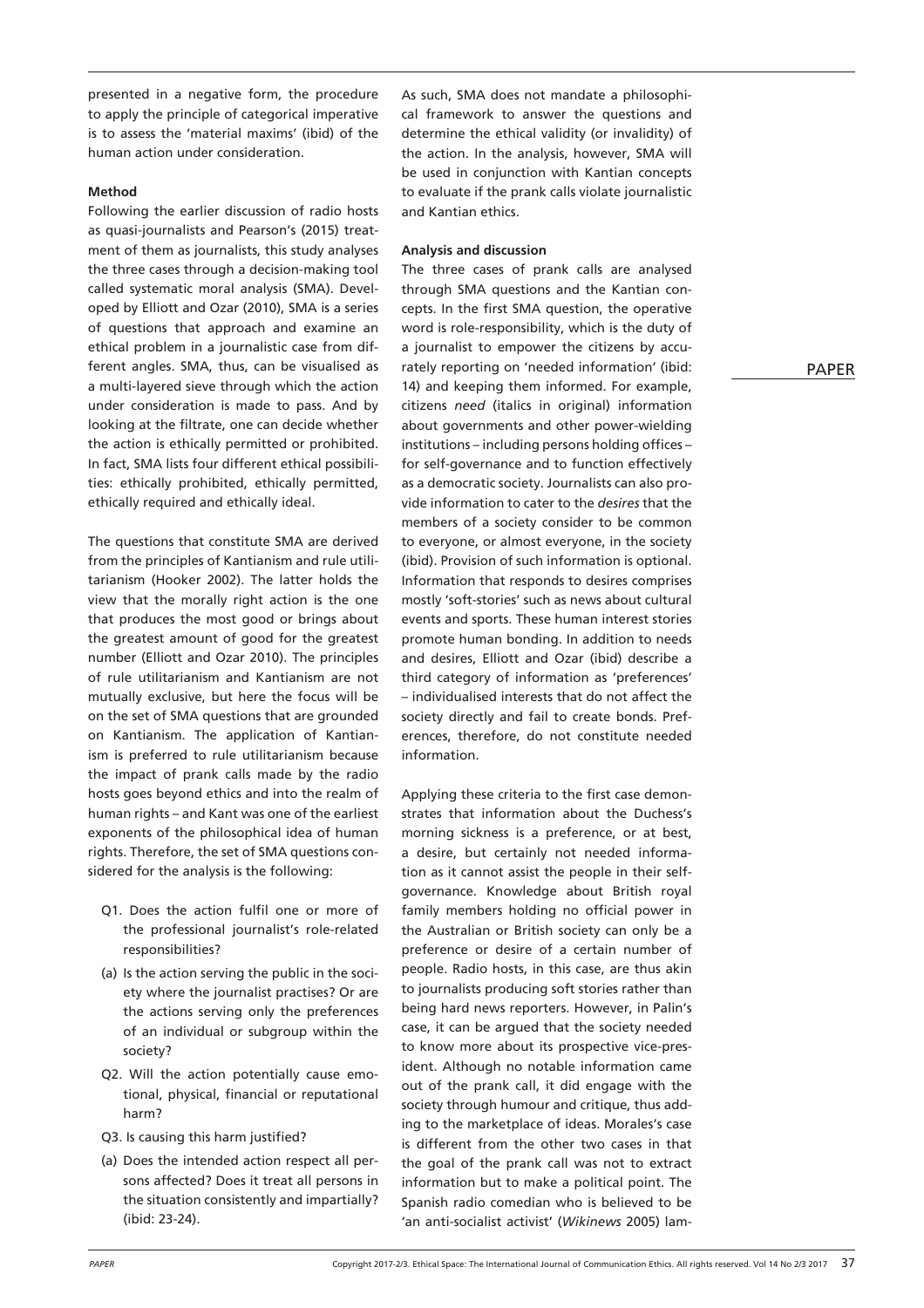pooned the Bolivian and Spanish governments to alert the society of the possible dangers of socialism. To that end, he acted as a watchdog of the government power thereby fulfilling the journalist's role-related responsibility of providing needed information, like the Canadian radio hosts.

The second SMA question analyses the harm of the journalistic action. The harm can be emotional, physical, financial or reputational. Because journalists fulfil a vital social function, according to the SMA, they have a *duty* to cause harm (italics in original). Thus, they must be able to 'evaluate effectively when they can prevent or reduce harm, when such harm is fully justified, and how to explain their choices both to those they harm and to the citizens they serve' (Elliott and Ozar 2010: 10). For example, no burglar would want to have their actions reported; yet, journalists cover these stories because such reports are likely to make potential victims aware and vigilant even though it causes harm to the burglar. Here it is instructive to emphasise Kant's concern with dignity. According to Kant, you can lock up a burglar because you respect that person's ethical capacity and are trying to correct him. In other words, you are not harming him, but aiming to do good.

The prank calls by the Australian and Canadian radio hosts represent opposite ends of the continuum in terms of harm or consequence. While the prank call by the Australian radio hosts led to the death of Saldanha (maximum possible physical and emotional harm), Palin was only 'mildly amused' (*CBC News* 2008) by the Masked Avengers. The prank call by the Spanish radio comedian falls somewhere in between. His call disturbed international relations, but was contained by some quick diplomacy on the part of the Spanish government. Using the harm principle of SMA, it can be debated that Saldanha had a moral right to be treated with respect and not be subjected to deception and irrevocable harm as she was not a stakeholder in the public realm. Palin and Morales, on the other hand, were public figures holding offices and arguably the limited harm caused to them can be justified on the basis of the public's right to know their political leaders in open, democratic societies.

The third SMA question asks if the journalistic action treats all persons impartially and respectfully. As explained in the previous section, the Kantian philosophy of ends as means is derived from reverence or respect for a rational being. Therefore, the third SMA question is related to the concept of ends as means. So essentially

the question to be considered here is: can the actions of the radio hosts be compatible with the idea of humanity as an end in itself? Quite clearly, Saldanha, Palin and Morales would not have attended the telephonic conversation and revealed the information had they known they were talking to radio hosts. In other words, Saldanha, Palin and Morales did not *share the ends* of the actions of the radio hosts. According to Kant (1956 [1785]), this implies that Saldanha, Palin and Morales were not used as ends in themselves by the radio hosts.

…it is manifest that a violator of the rights of man intends to use the person of others merely as a means without taking into consideration that, as rational beings, they ought always at the same time to be rated as ends – that is, only as beings who must themselves be able to share in the end of the very same action (ibid: 97).

Thus, for the Australian, Canadian and Spanish radio jockeys, Saldanha, Palin and Morales served only as means to ends, which ranged from rating points to checking government power.

In addition to the three questions from the SMA, Kant's concept of the categorical imperative has implications in the case of prank calls. As mentioned earlier, application of the categorical imperative will entail examining if the maxims (prank calling in the present case) can serve as a universal law. All three prank calls involved an intentional deception in the form of a statement, or more specifically, lying as the Australian, Canadian and Spanish radio hosts initiated the conversations by introducing themselves as the Queen, President Sarkozy and Prime Minister Zapatero. The moment the maxim – that is the act of prank calling, in other words, lying – is made a universal law, it becomes self-destructive because a law of lying cannot be universal. In fact, in his book *Groundwork of the metaphysic of morals*, Kant (1956 [1785]) illustrates the application of the categorical imperative by applying it to lying. He says:

But I can by no means will a universal law of lying; for by such a law there could properly be no promises at all, since it would be futile to profess a will for future action to others who would not believe my profession or who, if they ever did so over-hastily, would pay me back in like coin; and consequently my maxim, as soon as it was made a universal law, would be bound to annul itself (ibid: 71).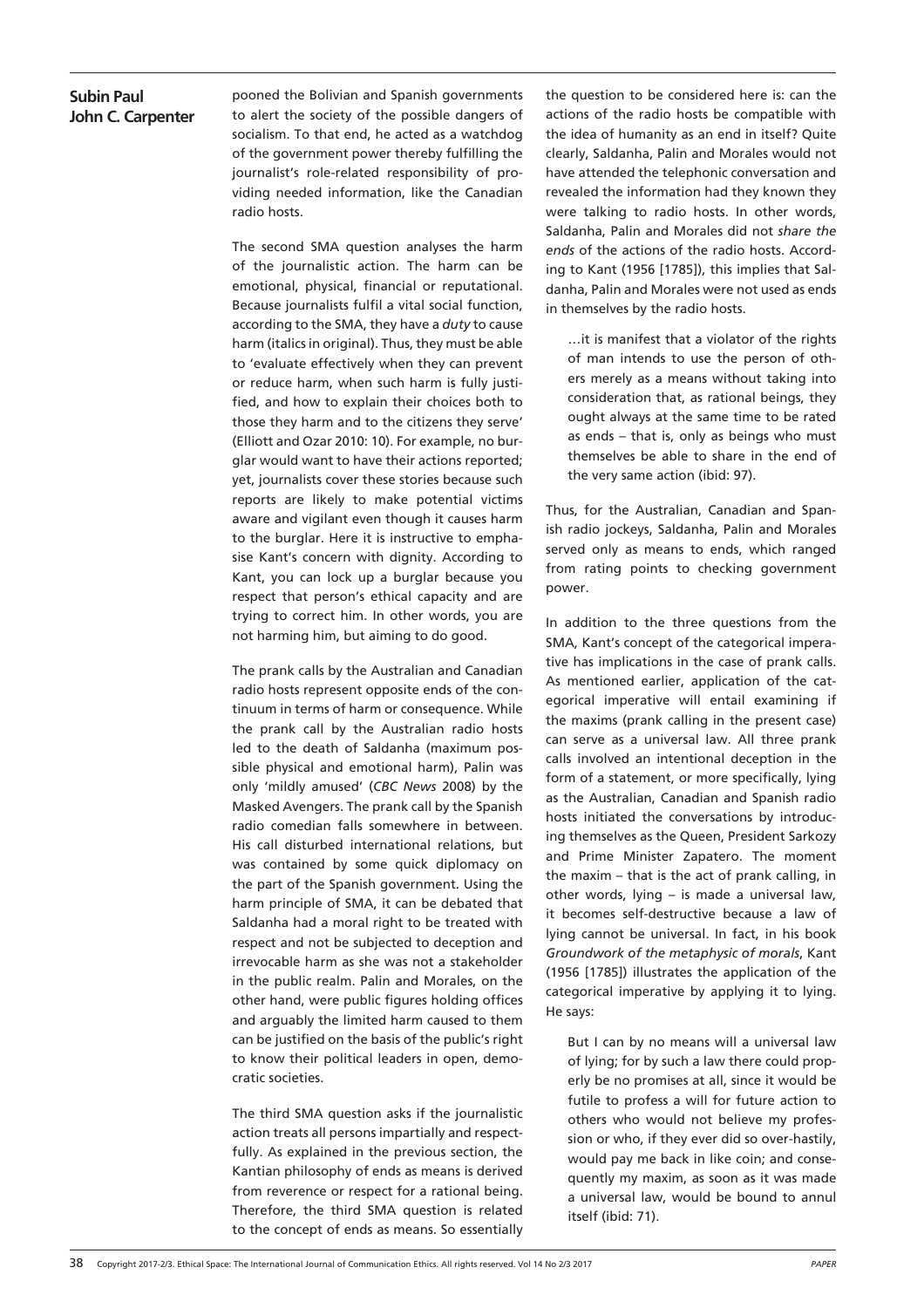Using the principles of Kantianism, one could not establish that the conduct of the Australian radio hosts was more unethical than Spanish or Canadian radio hosts because Kantianism does not distinguish between the degrees of lying or ethical violation. Thus, for Kant, lying is impermissible whatever the circumstance – even if it saves lives. This finding resonates with Pearson's (2015) suggestion. 'Given the topic of the prank was the royal family,' Pearson explained, 'it raises the issue of the extent to which celebrity gossip-style journalism would be sustainable under a [Buddhist] Right Speech approach. The simple answer is that it would not. It would fall foul of the Buddha's disapproval of gossipmongering...' (ibid: 462). In the cases of prank calls, the moral hardness of the Buddhist and Kantian principles contrasts with the SMA, and by extension, to rule utilitarianism, which takes the consequence of the actions into consideration.

At another level, it could also be argued that public response to lying or prank calls also plays a role in the determination of the ethical outcome. Because if the public at large considers a prank call a joke and not a lie, then we are outside of the realm of truth/untruth and move into that of play. If it's a joke, then the rules of social life are suspended for a moment and the risk to social life is reduced. Therefore, the more we see something as a joke, the more we are off the hook from some of the questions that philosophers ask. In other words, there could also be limitations of a broad-brush application of Kantianism or SMA to jokes or prank calls, and hence the public response to the cases should be carefully considered.

#### **Conclusion**

The radio hosts in Australia could not have foreseen the tragic consequences of the call answered by Saldanha. Her mental state ostensibly contributed to her death as much as the call itself, but the fact that someone died warrants the actions of the radio hosts and the station they worked for to close legal and ethical inspection.

In the Spanish and Canadian cases, the calls to Morales and Palin had clear political overtones. In the tradition validated by Swift (McLeod 2011), the comedian at Cope Radio used humour to engage the public in a discussion about the rise of left-wing politics in Spain and Latin America. The Canadian hosts, meanwhile, introduced a non-scripted conversation of someone seeking a public office into the public sphere, allowing voters to make a more

informed choice. Regardless of whether one is politically conservative or liberal, engaging policy-related ideas is a mandate for democratic citizens. To the extent that humour promoted this, it can be said to have value.

At the same time, the deception inherent in prank calls left clear traces. In the Spanish case, the Bolivian and Spanish governments, along with the Catholic Church, were left to re-establish trust in relationships that were violated by the prank. Palin, meanwhile, was forced to reestablish her public credibility at a crucial time in the election. Is the established political order so far removed from the general public that someone with divergent views has an ethical right to use deception to infiltrate it? While it is difficult to answer this question, the analysis clearly raises it.

The cases in this study also have clear implications for professional journalism. The radio hosts, by making prank calls, practised widespread and public deception at a time when public opinion about news media is at all-time low (McCarthy 2014). Irrespective of their beats, journalists of good conscience need to consider the ethical implications of using deception to gather information. While it might have value in some cases, the violation of trust that deception necessarily entails should be carefully weighed. Journalists have to delineate between their own behaviour and that of the radio hosts engaged in gratuitous deception. Furthermore, thinking about vulnerability in ethical terms, we should concern ourselves with the concepts of fair and honest representation, truth and trust, accountability to those in the story, and minimising harm.

One tool to help them achieve this is ethical analysis through SMA, which enables them to weigh public good versus the deception involved, consider truthful alternatives that would achieve the same end and reflect on the moral implications of deception if they employ it. Not only will this safeguard the personal integrity of journalists, but through the accumulated development of personal integrity, will raise the standards of media. This frees them to bring people together, which helps society function, through the free and truthful flow of information. This, more than entertainment achieved through deception, matches journalism's intended purpose.

Finally, the analysis shows that prank calls in all three cases violated ethics according to Kant's ideas of ends as means and the categorical PAPER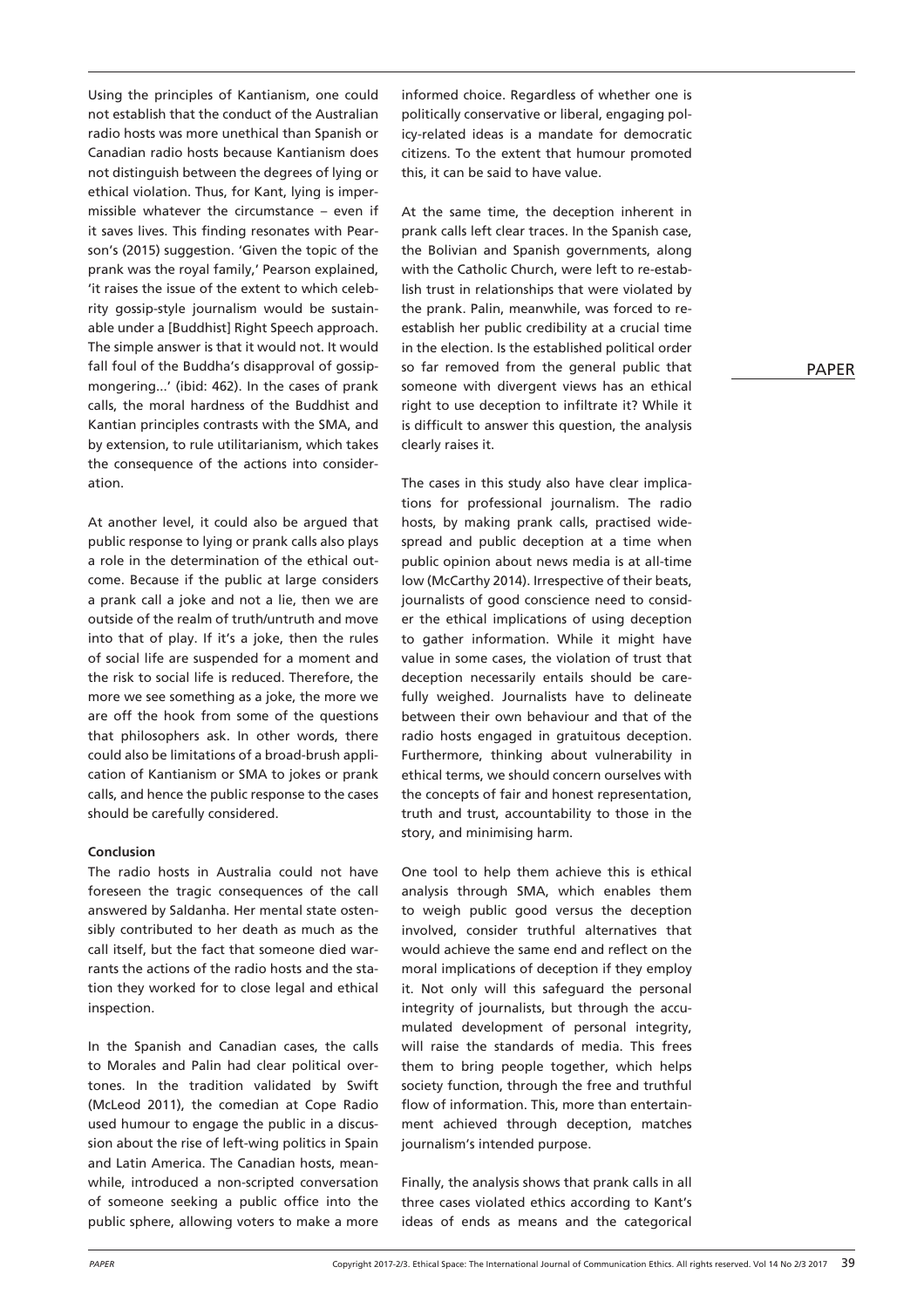imperative, but only in the Australian case was the prank call clearly unethical according to the terms of the SMA. It can be argued using the SMA that the prank calls in the Canadian and Spanish cases, while not ethically ideal, were ethically permitted because they served the higher purpose by producing skepticism among the public and speaking truth to power, both of which are needed in a democratic society (McLeod 2014). This difference in ethical outcome reflects the tension between Kantianism and SMA, and suggests that radio hosts, as quasi journalists, should also review the SMA before making prank calls which adopt a journalistic format. Prank calls may be innovative in terms of audience ratings, but as this study showed, they can also have dangerous consequences.

#### **References**

AAP (2013) Royal prank call: 2Day FM loses bid to thwart media watchdog investigation, *Guardian*, 7 November. Available online at http://www.theguardian.com/world/2013/nov/07/royal-prank-call-2dayfm-loses-bid, accessed June 2016

AFP (2012) Radio hosts say sorry to nurse's family, *Hindu*, 11 December. Available online at http://www.thehindu.com/todays-paper/ tp-in-school/radio-hosts-say-sorry-to-nurses-family/article4185975. ece, accessed June 2016

Agarwal, Sheetal D. and Barthel, Michael L. (2015) The friendly Barbarians: Professional norms and work routines of online journalists in the United States, *Journalism*, Vol. 16, No. 3 pp 376-91

BBC (2005) Morales hoaxed by Spanish radio, 21 December. Available online at http://news.bbc.co.uk/2/hi/americas/4549802.stm, accessed June 2016

BBC (2013) Radio royal hoax 'broke law', according to watchdog, 20 September. Available online at http://www.bbc.co.uk/news/ entertainment-arts-24172564, accessed June 2016

Bibby, Paul (2014) 2Day FM wins appeal against ACMA over royal prank call, *Sydney Morning Herald*, 14 March. Available online at http://www.smh.com.au/entertainment/tv-and-radio/2day-fm-winsappeal-against-acma--over-royal-prank-call-20140314-34rn8.html, accessed June 2016

Bok, Sissela (1978) *Lying: Moral choice in public and private life*, New York, Pantheon Books

*CBC News* (2008) Montreal comedian pranks Sarah Palin. Available online at http://www.cbc.ca/news/arts/montreal-comedian-prankssarah-palin-1.759027, accessed June 2016

*Chicago Tribune* (2005) Station apologizes for Morales prank, 25 December. Available online at http://articles.chicagotribune. com/2005-12-25/news/0512250421\_1\_bolivian-president-elect-evomorales-station-minister, accessed June 2016

Christensen, Nic (2014) 2DayFM back in court claiming ACMA acted as 'accuser and fact finder' in royal prank call case, *Mumbrella*, 5 March. Available online at http://mumbrella.com.au/2dayfmappeals-media-watchdogs-powers-royal-prank-case-211391, accessed June 2016

Crawford, Leslie (2005) Spanish radio hoax on Morales leaves Bolivia fuming, *Financial* Times, 23 December. Available online at http:// www.ft.com/cms/s/0/2c15a21a-7358-11da-8b42-0000779e2340. html#axzz2q1P8m7CJ, accessed June 2016

Davidson, Helen (2013). DJ Mel Greig resigns in wake of tragic royal prank call, Guardian, 5 December. Available online at http://www. theguardian.com/world/2013/dec/05/dj-mel-greig-resigns-in-wakeof-tragic-royal-prank-call, accessed June 2016

DPA (2012) Australian radio station hits back over prank, *Hindu*, 10 December. Available online http://www.thehindu.com/news/ international/australian-radio-station-hits-back-over-prank/article4183537.ece, accessed June 2016

Elliott, Deni and Ozar, David (2010) An explanation and a method for the ethics of journalism, Meyers, Christopher (ed.) *Journalism ethics*, New York, Oxford University Press pp 9-24

*Ethics Alarms* (2012) The shock jocks and the suicide: A moral luck cautionary tale, 8 December. Available online at http://ethicsalarms.com/2012/12/08/the-shock-jocks-and-the-suicide-a-moral-luckcautionary-tale/, accessed June 2016

Gant, Scott (2007) *We're all journalists now: The transformation of the press and reshaping of the law in the internet age*, New York, Simon and Schuster

Goldenberg, Suzanne (2008) Joke on Palin again as she falls for fake Sarkozy call, *Guardian*, 3 November. Available online at http:// www.theguardian.com/world/2008/nov/03/sarah-palin-phineprank-sarkozy, accessed June 2016

Guangming (2012) Degeneration of Australian radio station's journalistic ethics. Available online at http://en.gmw.cn/2012-12/13/content 6004005.htm, accessed June 2016

*Hindu* (2012) Twitter users want DJs sacked, 8 December. Available online at http://www.thehindu.com/todays-paper/tp-national/twitter-users-want-djs-sacked/article4176971.ece, accessed June 2016

Hooker, Brad (2002) *Ideal code, real world*, Oxford, Oxford University Press, second edition

Jackson, S. (2014) 2Day FM wins Royal prank call appeal, *Australian*. Available online at http://www.theaustralian.com.au/ media/broadcast/day-fm-wins-royal-prank-call-appeal/storyfna045gd-1226854989508#, accessed June 2016

Johnson, T. A. (2012) Royal prank call: Nurse was treated for depression last year, 23 December. Available online at http://www.indianexpress.com/news/royal-hoax-call-nurse-was-treated-for-depression-last-year/1049057/, accessed June 2016

Kant, Immanuel (1956 [1785]) *Groundwork of the metaphysic of morals* (trans. by Paton, H. J.), New York, Harper Torchbook

Keeley, Graham (2005) Radio prankster's joke call sparks transatlantic dispute, *Times*, 23 December. Available online at http://www. thetimes.co.uk/tto/news/world/article1983959.ece

McBride, Kelly and Rosenstiel, Tom (2013) *The new ethics of journalism: Principles for the 21st century*, Thousand Oaks, CA, CQ Press

McCarthy, Justin (2014) *Trust in media returns to all-time low*, 17 September. Available online at http://www.gallup.com/poll/176042/ trust-mass-media-returns-time-low.aspx, accessed June 2016

McLean, Renwick (2005) Official call to new leader of Bolivia is Spanish hoax, *New York* Times, 23 December. Available online at http:// www.nytimes.com/2005/12/23/international/americas/23bolivia. html? r=0, accessed June 2016

McLeod, Kembrew (2011) On pranks, *Communication and Critical Cultural Studies*, Vol. 8, No. 1 pp 97-102

McLeod, Kembrew (2014) *Pranksters: Making mischief in the modern world*, New York, NYU Press

Minnick, Katie (2011) Journalists and ethics: Prank calls, *Media Editing*, 24 February. Available online at http://drakej70.wordpress. com/2011/02/24/journalists-and-ethics-prank-calls/, accessed June 2016

Pearson, Mark (2015) Enlightening communication analysis in Asia-Pacific: Media studies, ethics, and law using a Buddhist perspective, *International Communication Gazette*, Vol. 77, No. 5 pp 456-470

Purdey, Heather (2000) Radio journalism training and the future of radio news in the UK, *Journalism*, Vol. 1, No.3 pp 329-352

Reuters (2005) Radio spoof triggers diplomatic row, *ABC News*, 23 December. Available online at http://www.abc.net.au/news/2005- 12-24/radio-spoof-triggers-diplomatic-row/767646, accessed June 2016